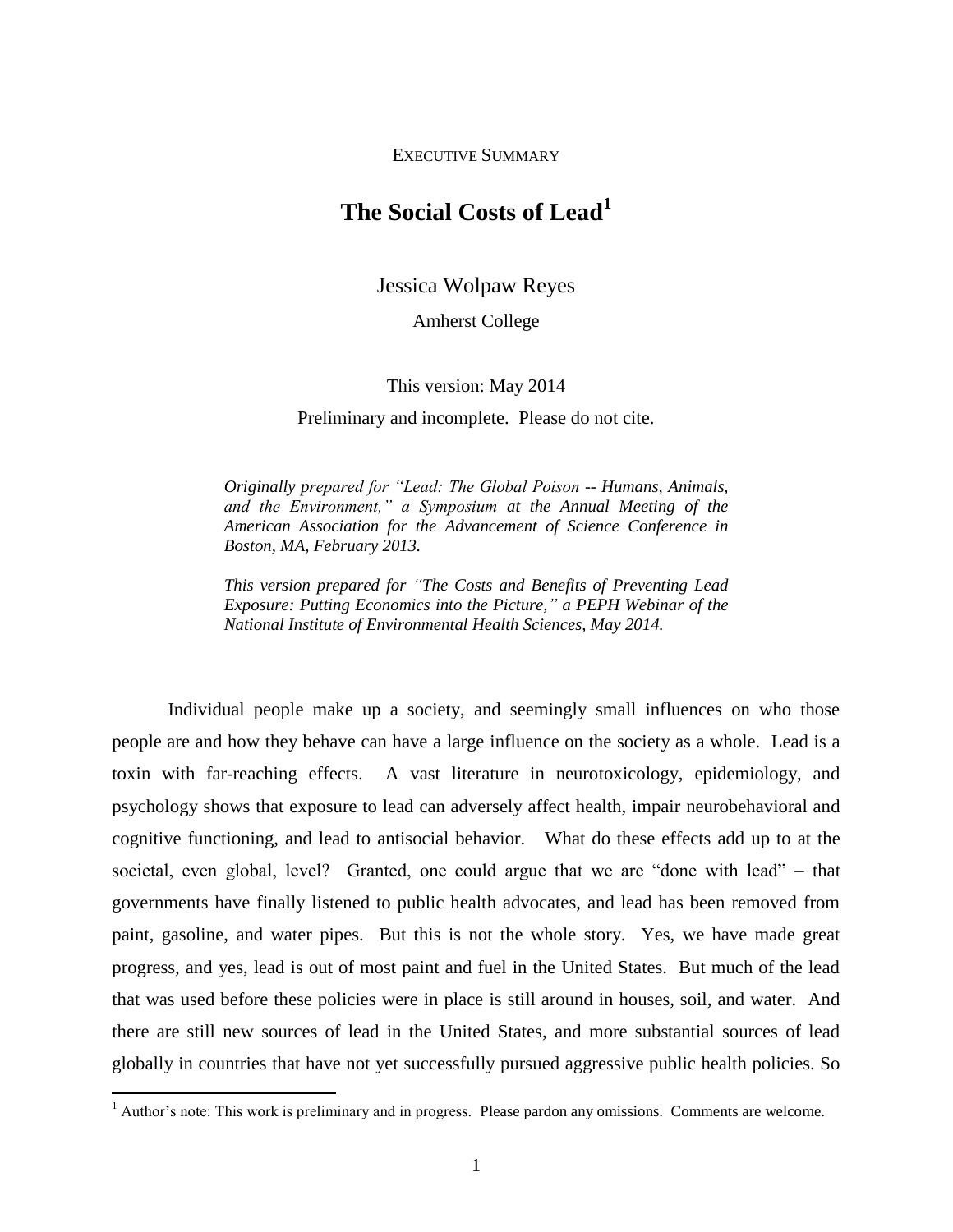lead is not gone. Moreover, as we learn more about lead, the full picture of lead's wide-ranging negative effects – even at low and moderate levels – is taking shape.

This presentation discusses the societal costs of lead. The question addressed is:

*What would we save as a society if, instead of the current blood lead distribution in the United States, every child's blood level were less than 1 µg/dl?* 

This analysis builds on a robust literature. In this presentation, I summarize the existing literature and then attempt to bring it together into a coherent framework – using a consistent approach, filling in gaps, and trying to capture everything. This effort is not without challenges. First, lead's effects are wide-ranging. It is difficult to articulate all of them. Second, the scientific or other empirical evidence on some of these effects is thin or mixed. It can be difficult to choose or estimate the appropriate dose-response relationship. Third, lead's effects may interact or overlap. Our understanding of mechanisms is limited, and one must be careful to assess the full effects without committing errors of double-counting on one hand or omission on the other. Fourth, there are numerous choices to be made. Beyond just what to include and how, there are choices of lead ranges, distributions, data sets, discount rates, and valuation. All in all, these challenges are substantial. They are also par for the course for an ambitious "what if?" analysis of this sort. Scholars have responded to these challenges in diverse ways. I hope to learn from their efforts and work towards a thoughtful and reasonable assessment of lead's societal burden.

In order to compare apples to apples, I transform social cost of lead estimates into a uniform basis. As stated above, I compare two scenarios: A) The status quo lead distribution circa 2005-2010 vs. B) A hypothetical lead distribution in which all children have lead close to zero, or below 1  $\mu$ g/dl. I do this for a single hypothetical birth-year cohort of U.S. children, born circa 2010. I gradually widen the net for the set of effects to be considered. Existing papers have made careful choices about whether to include particular effects; by putting effects in step by step I hope to clarify the significance of those choices to the final estimates. Thus, the set of lead effects included is gradually expanded from those for which there is a broad consensus to those with more tentative results.

The first set of effects is on cognitive performance and earnings potential. These effects have been included in almost all analyses of the costs of lead, including the earliest ones known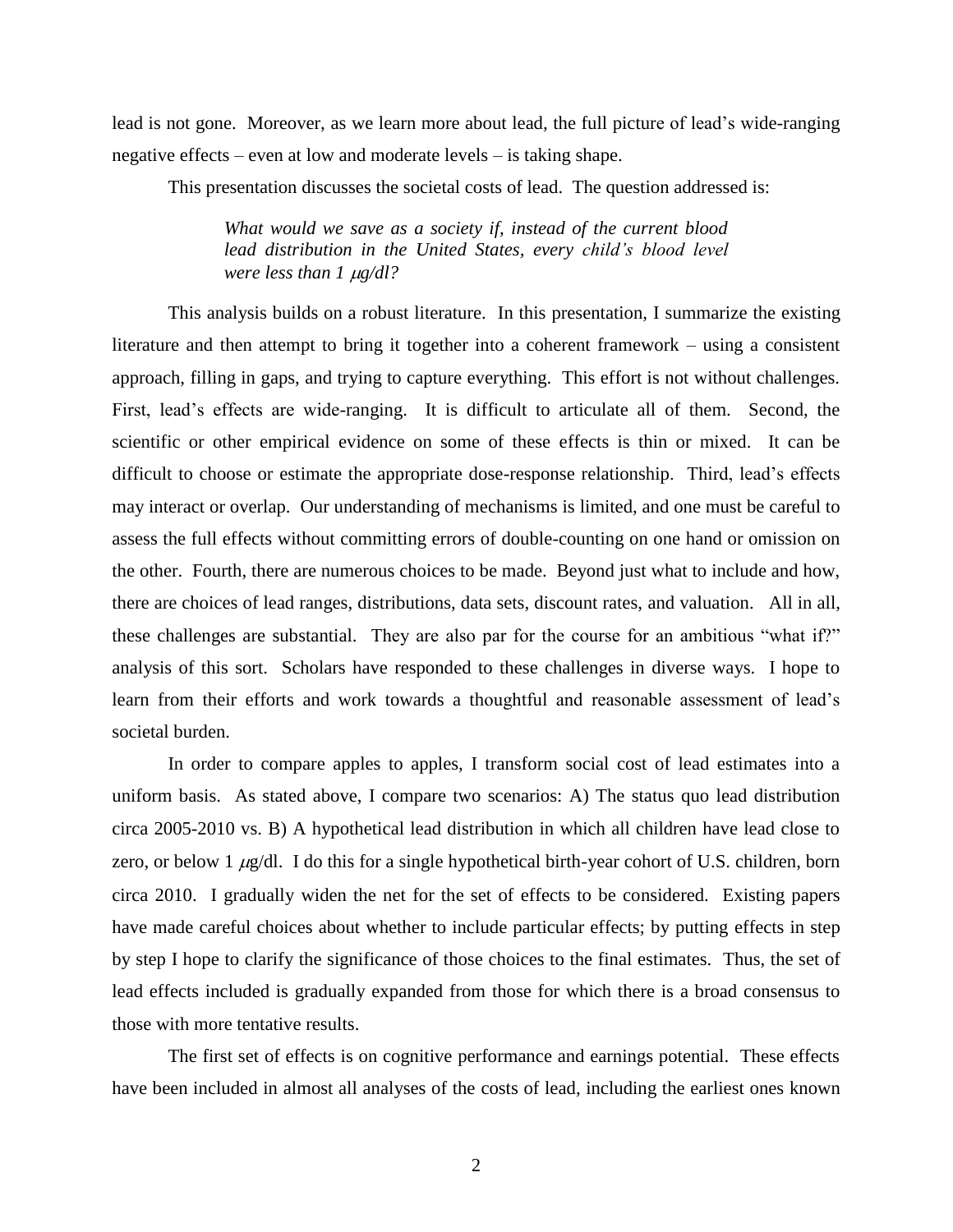to this author (see Schwartz (1994), Landrigan et al (2002), Grosse et al (2002)). The methodology is now relatively standard: applying the state-of-the-art estimates of lead's effect on IQ to the existing lead distribution, and then multiplying the lost IQ points by a well-regarded estimate of the earnings value of an IQ point. Missing IQ points are responsible for the lion's share of costs in most analyses. Note that some studies also include direct costs for educational interventions such as special education, while others choose to capture the effect with the single endpoint of lifetime earnings.

The second set of effects is those on social behavior – encompassing juvenile delinquency and crime – but also including teen pregnancy and substance abuse. Crime and delinquency effects have been included in some more recent analyses (see Gould (2009), Muennig (2009), Korfmacher (2003)) but not in most earlier analyses; even in the cases in which they were included they have generally been included only partially. The methodology here is more varied, but usually draws on some estimate of a lead-delinquency or lead-crime slope, and then applies standard costs of crime (including direct and possibly indirect costs). I will extend this methodology to include other behavioral outcomes (e.g. teen pregnancy, smoking, and substance abuse) using results from my ongoing analysis of the National Longitudinal Surveys of Youth. Including a wider range of behavioral effects substantially increases the importance of these costs.

The third set of effects is those on health – both child health and adult health. While direct effects on child health such as the direct costs for treatment of lead poisoning have been included in some analyses (see, e.g., Gould (2009) and Korfmacher (2003)), for the most part existing work has respectfully declined to quantify both the broader health effects for children as well as the longterm health effects for adults. I endeavor to include costs for adverse effects on infant health as well as adverse effects on cardiovascular, renal, and respiratory health. The methodology I will employ is to draw on the literature to assess the effect of lead on a particular morbidity or mortality outcome, then convert this effect into quality adjusted life years (QALYs) and in turn into a monetary equivalent. Whenever QALYs are at stake and are worth \$100,000 to \$150,000 each, values can get quite large, making it important to be clear about all assumptions in this calculation.

A fourth set of effects is not included: what an economist would call the *general equilibrium effects* on society as a whole. That is, all of these effects on cognition and behavior